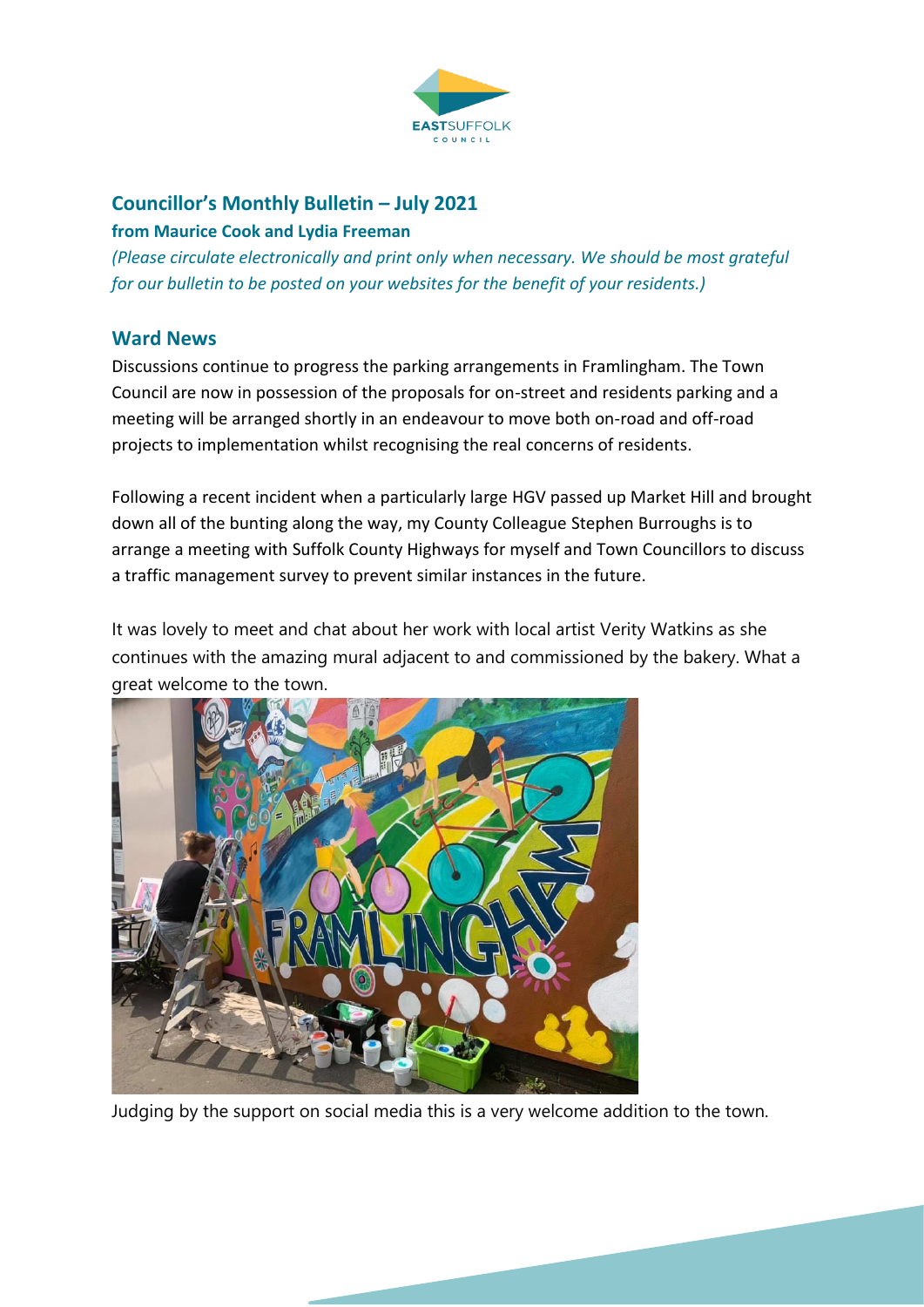

The verges of rural roads are being cut less this year to improve bio-diversity, encourage bees, insects and other wildlife and reduce our carbon footprint whilst giving us all a splendid array of wild flowers.



This is proving to be a very popular initiative.

The Framlingham and Wickham Market Community Partnership met to discuss future priorities and to receive an excellent presentation from Nicola Jenner on the finding achievements of the past year. The presentation can be viewed [here.](../../../Community%20Partnership/Community%20Partnership%20Funding%202020-21.pptx)

### **District news:**

# **Specialist accommodation created to support former rough sleepers**

As part of the Council's commitment to support people facing homelessness, a property in Lowestoft has been transformed into specialist accommodation especially for former rough sleepers.

Following a successful bid to the Ministry of Housing, Communities and Local Government, the Council received £93,312



in September 2020 through the Government's Next Steps Accommodation Programme (NSAP), to provide accommodation and support to rough sleepers during the pandemic.

An additional £389,482 was then secured from the NSAP earlier this year to provide support to rough sleepers in East Suffolk through the delivery of longer-term 'move on' accommodation. This enabled us to purchase a large property in St Peter's Street and over the past few months, the Housing Maintenance Team have worked tirelessly to transform the building into a seven-bed unit of specialist, supported accommodation specifically for former rough sleepers and single homeless people.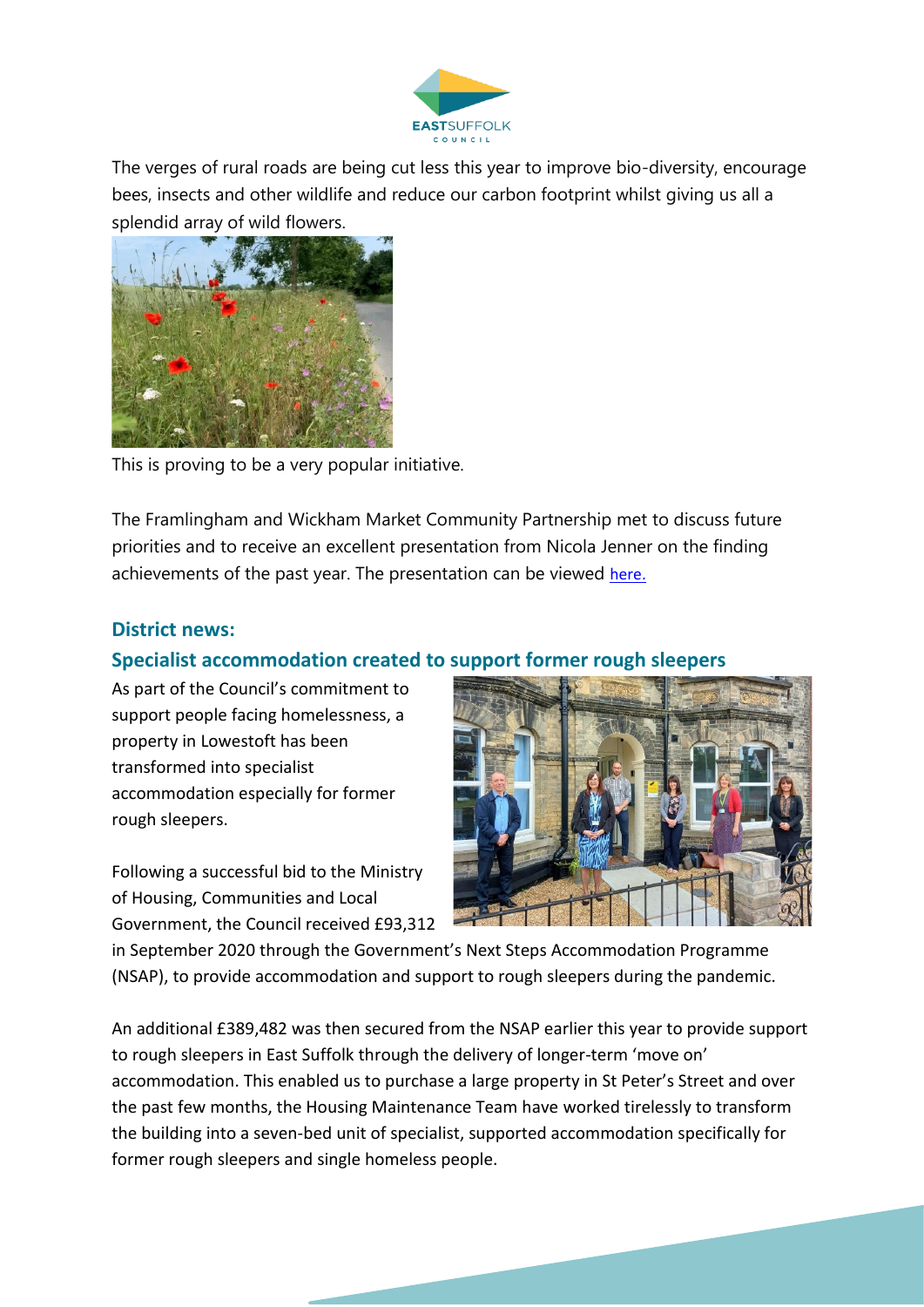

An official opening event was held on Monday 28 June and was attended by representatives from East Suffolk Council and Orwell Housing, who will manage the accommodation and provide care and support for residents.

# **Free parking scheme extended to support vaccination staff**

To support the Covid-19 vaccination programme, East Suffolk Council will continue to offer free parking for healthcare staff working in vaccination centres across East Suffolk until the full easing of current restrictions, currently expected to be 19 July.

The extension to the parking pass only applies to those working at vaccination sites and does not extend to wider health and social care staff. Health and social care workers who need to park in resident parking zones can register for permits, known as 'carer vouchers' at [www.eastsuffolk.gov.uk/parking](http://www.eastsuffolk.gov.uk/parking)

### **New virtual hub for Lowestoft creatives**

To enable the growing creative sector in Lowestoft to reach its full potential and attract further investment, a new Virtual Creative Hub has been launched.



Developed in response to feedback to the Council's Cultural Strategy, 'Celebrating Culture on the Edge', the Virtual Creative Hub will provide creatives with a way to network, feel more connected and access information, training and funding opportunities. These were all key requirements raised by local creatives during a consultation last year.

Funded through Arts Council England, the Virtual Hub is open to creatives who are based in Lowestoft or deliver work in the town.

Working in partnership with Suffolk County Council, a small grant scheme, part of Creative Unlimited, funded by Suffolk Inclusive Growth Investment Fund, will be available for people who engage with the Hub. Awards of up to £1,000 are available to fund materials, exhibition equipment through to digital development, marketing and promotion.

Find out more! [www.eastsuffolk.gov.uk/lowestoft-virtual-creative-hub/](http://www.eastsuffolk.gov.uk/lowestoft-virtual-creative-hub/?fbclid=IwAR2d_WTKkvkiTMXB2A-FhM-dYmteEpqMVg3bQMqOkl-GAMS11DnZGTG9JDg)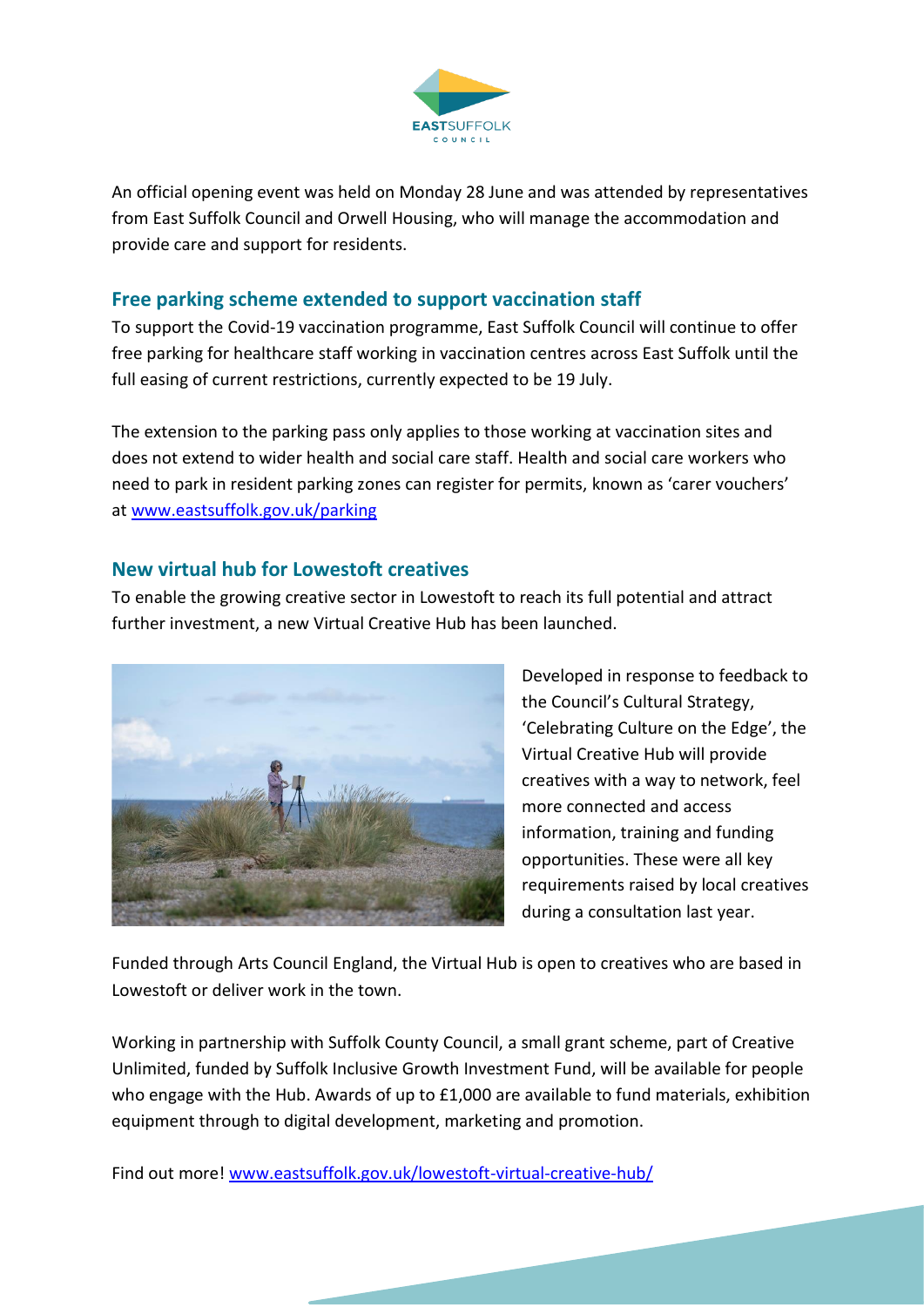

# **New policy for commemorative benches in East Suffolk**

We have introduced a new policy for 'commemorative' benches, the service which allows people to sponsor seating at locations in the district to remember a friend, relative or colleague who has passed.

People can sponsor a new bench with a commemorative plaque for a period of ten years in numerous locations on council land, mainly replacing existing benches that are coming to an end of practical use. The benches are located in places where everyone can sit, rest and reflect.

Members of the public who choose to commemorate someone in this way will also be encouraged to not attach any additional items to the benches. Unfortunately, these items, which can often include flowers, wreaths and balloons, can either prevent people from sitting, or make them feel uncomfortable about doing so.

Items can sometimes be left for a long period of time and can also cause environmental issues, particularly if they are not degradable.

With this in mind, we are now also kindly asking people to collect and take care of any items they may have placed on benches on council land, which they would like to keep.

# **New recycling campaign aims to get people recycling right**

We'll be launching a new recycling campaign across the Council's social media channels soon to help our residents dispose of their waste correctly.

As part of this, we're currently carrying out



a short recycling survey which all residents in East Suffolk are invited to participate in. It should only take a couple of minutes to complete and as a thank you, those taking part can opt in to enter a fantastic prize draw for a chance to win a goodie bag full of eco-friendly homewares, including metal straws, food covers and wax food wrappers, worth £42.

The survey is open until 5 July at<https://eu.surveymonkey.com/r/RecyclinginEastSuffolk>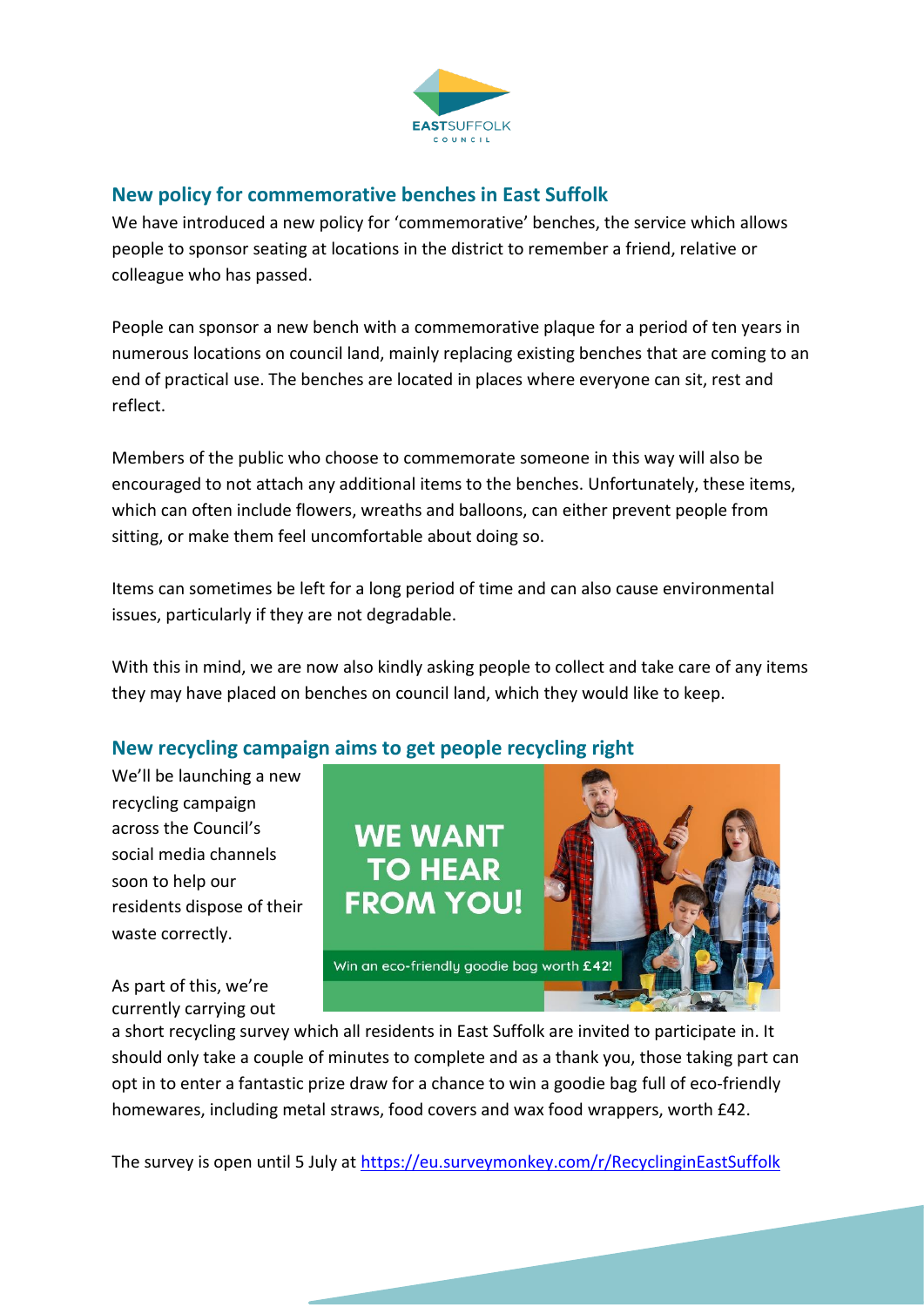

This comes after more than 5000 tonnes (about 24%) of recycling in East Suffolk is rejected annually due to the wrong items being placed in kerbside recycling bins, including glass, black sacks, food waste, cartons and nappies.

### **New grant scheme puts nature first**

As part of our ongoing drive to build the right environment for East Suffolk, the Greenprint Forum has launched a funding scheme for voluntary and community groups who are planning projects that help promote biodiversity.



Eligible projects could include work to restore existing habitats or create to new ones, provision of nesting/roosting places for birds, pollinators and other animals, or activities to help local people of any age learn more about and enjoy their local biodiversity.

The scheme will run over four phases during 2021/22, offering grants of up to £1,000.

The first application period is now open until 28 July 2021 and full details, including eligibility and how to apply, can be found at [www.eastsuffolk.gov.uk/environment/east](http://www.eastsuffolk.gov.uk/environment/east-suffolk-greenprint-forum/supporting-community-environmental-action/nature-first-small-grants-scheme/)[suffolk-greenprint-forum/supporting-community-environmental-action/nature-first-small](http://www.eastsuffolk.gov.uk/environment/east-suffolk-greenprint-forum/supporting-community-environmental-action/nature-first-small-grants-scheme/)[grants-scheme/](http://www.eastsuffolk.gov.uk/environment/east-suffolk-greenprint-forum/supporting-community-environmental-action/nature-first-small-grants-scheme/)

# **Free community Health and Wellbeing drop-in events**

Families and residents of all ages are invited to free Health & Wellbeing events to meet their local groups, organisations and service providers to find out more about the help and service available in their local communities.

The events will be taking place across the south of the district, with the first one in Framlingham on Monday 26 July, followed by events in Kesgrave, Felixstowe, Saxmundham and Melton.

For more information, including dates and venues, go to [www.eastsuffolk.gov.uk/news/free-community-health-and-well-being-drop-in-events/](http://www.eastsuffolk.gov.uk/news/free-community-health-and-well-being-drop-in-events/)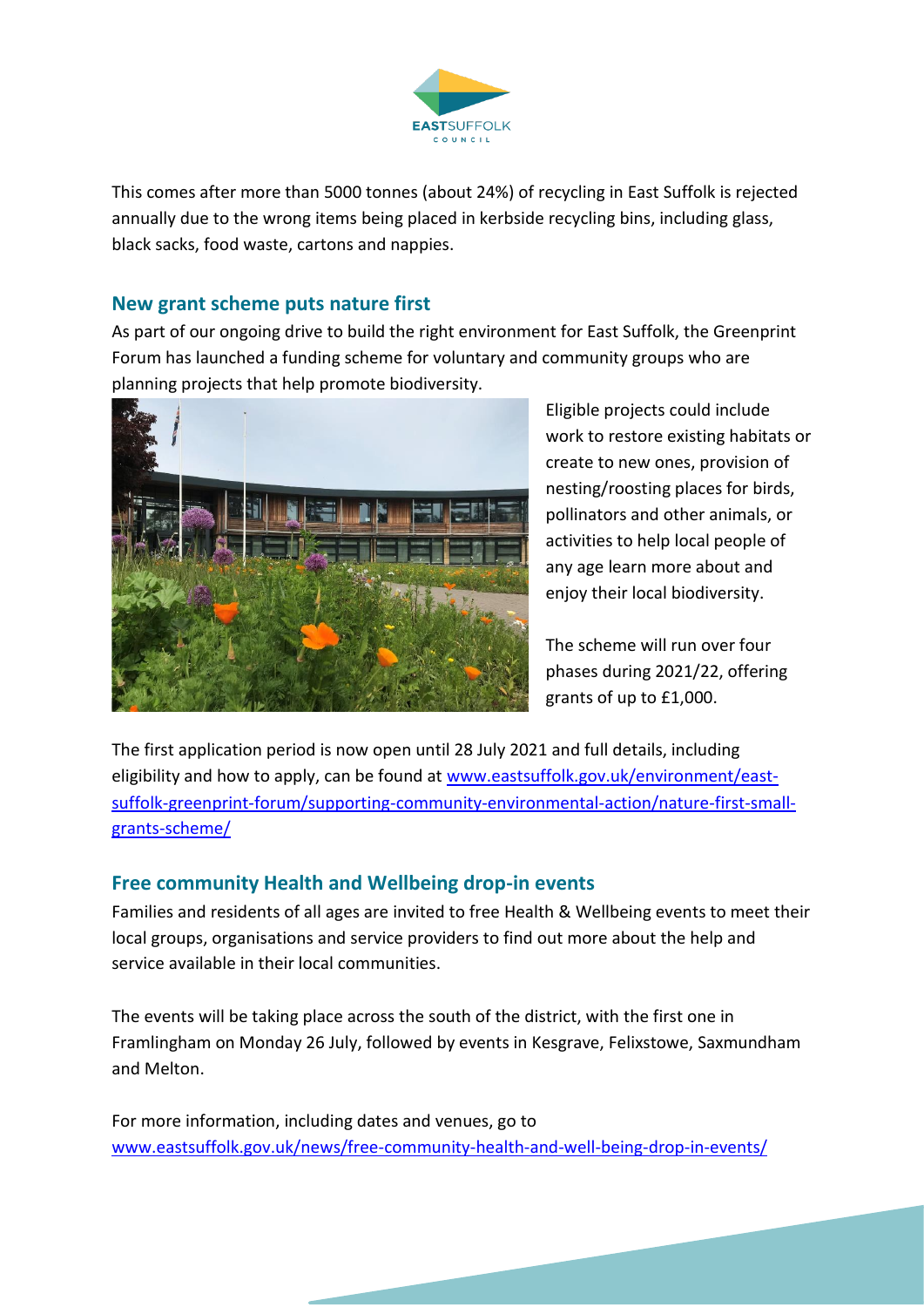

## **Protecting East Suffolk's historic environment**

The Council has adopted a new Historic Environment Supplementary Planning Document which will provide guidance on a range of topics, including repairs and alterations of historic buildings, to support the implementation of the adopted Local Plan policies.

View the new document, and supporting documents, at

[www.eastsuffolk.gov.uk/planning/planning-policy-and-local-plans/supplementary-planning](http://www.eastsuffolk.gov.uk/planning/planning-policy-and-local-plans/supplementary-planning-documents/)[documents/](http://www.eastsuffolk.gov.uk/planning/planning-policy-and-local-plans/supplementary-planning-documents/)

## **Surveys and consultations**

We are currently running a number of surveys and consultations and, as always we want to encourage participation as feedback from people in East Suffolk is invaluable and helps us ensure we're making the right decisions for our communities.

### • **Supporting older people's housing needs**

This survey will help develop a new Older People's Housing Strategy to support older people's housing needs in East Suffolk so they can continue to live fulfilling lives in the right type of housing. The survey is open until 5pm on Friday 9 July at [https://eu.surveymonkey.com/r/ESC\\_Survey\\_OPHS\\_May2021](https://eu.surveymonkey.com/r/ESC_Survey_OPHS_May2021)

• **Vote for your favourite name for proposed beach village** 

We have submitted a planning application for a new beach village in Felixstowe, aimed at improving the beach hut experiencing by creating accessible facilities that enables families and groups to enjoy everything the beach and town has to offer. As part of this, we're looking for a new name for the site and are asking local people to vote for their favourite out of 5 suggestions in a survey which closes at 5pm on Friday 30 July at<https://eu.surveymonkey.com/r/BeachVillage>

• **Improving recycling in East Suffolk**

As part of a wider social media campaign, we're currently running a recycling survey to get a better understanding of how much people in East Suffolk know about recycling and what we can do to help when it comes to knowing what items go into what bin. The survey is open until 5 July at <https://eu.surveymonkey.com/r/RecyclinginEastSuffolk>

• **Southwold Neighbourhood Plan**

People can now have their say on the Southwold Neighbourhood Plan until 5pm on Friday 9 July at<https://eastsuffolk.inconsult.uk/SouthwoldNP/consultationHome>